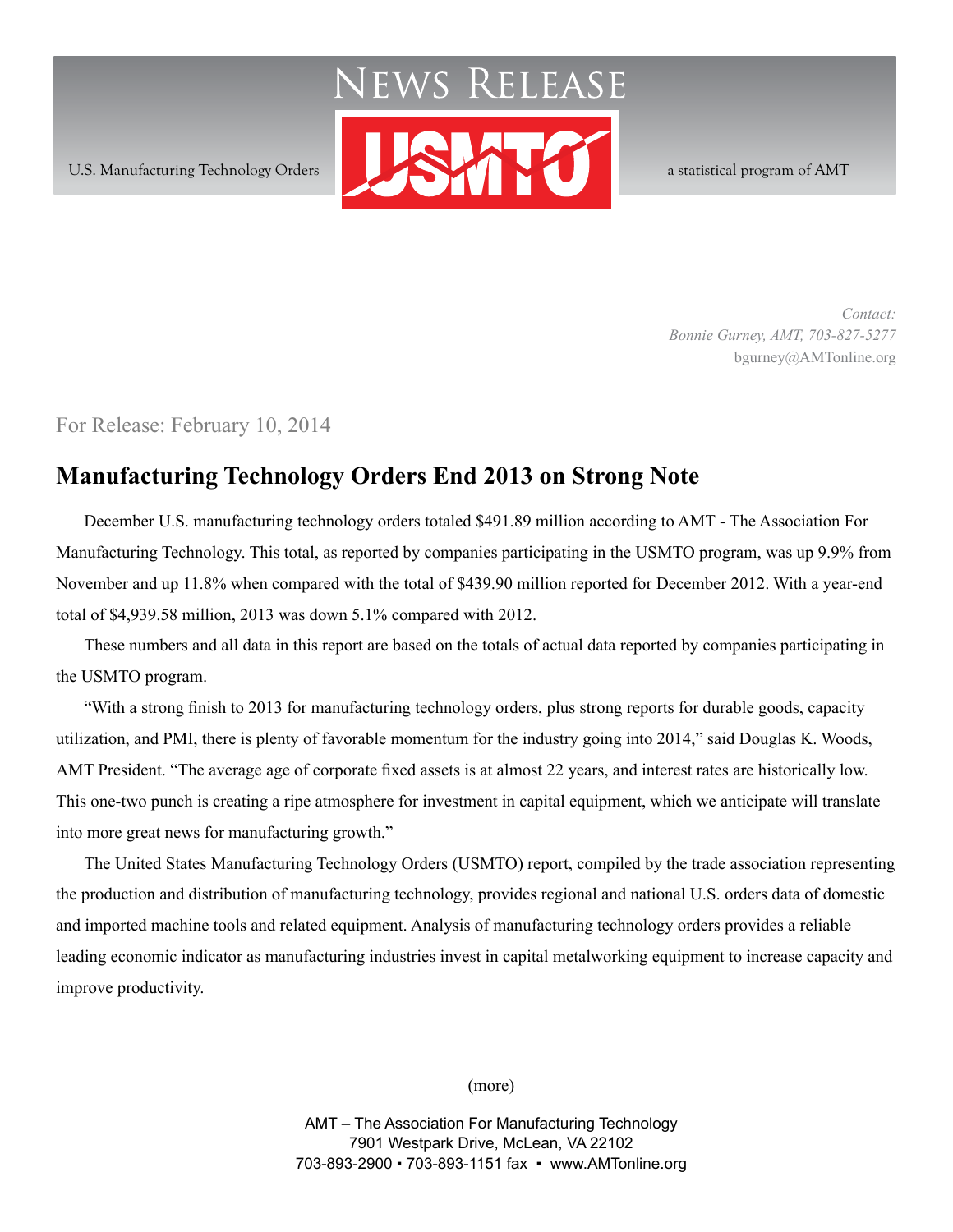U.S. manufacturing technology orders are also reported on a regional basis for six geographic breakdowns of the United States.

### **Northeast Region**

Manufacturing technology orders in the Northeast Region in December totaled \$65.47 million, down 13.5% when compared with November's \$75.65 million and down 2.5% when compared with December 2012. With a year-end total of \$808.79 million, 2013 was up 4.7% when compared with 2012.

### **Southeast Region**

At \$45.46 million, December Southeast Region manufacturing technology orders were 20.7% less than the December

2012 total. Year-end orders stood at \$452.20 million, down 16.7% when compared with 2012.

### **North Central-East Region**

December manufacturing technology orders in the North Central-East Region totaled \$138.82 million, 11.3% higher than November's \$124.72 million and up 37.8% when compared with December 2012. At \$1,286.90 million, the 2013 year-end total was 3.0% less than the comparable figure for 2012.

### **North Central-West Region**

With a year-end total of \$924.26 million, 2013 North Central-West Region manufacturing technology orders were off 10.1% when compared with 2012.

### **South Central Region**

The South Central Region manufacturing technology orders 2013 year-end total of \$749.06 million was down 13.2% from the year-end total for 2012.

### **West Region**

Manufacturing technology orders in the West Region in 2013 totaled \$718.37 million, 6.6% higher than the 2012 year-end total.

```
# # #
```
### **The Association For Manufacturing Technology**

AMT – The Association For Manufacturing Technology represents and promotes U.S.-based manufacturing technology and its members—those who design, build, sell, and service the continuously evolving technology that lies at the heart of manufacturing. Founded in 1902 and based in Virginia, the association specializes in providing targeted business assistance, extensive global support, and business intelligence systems and analysis. AMT is the voice that communicates the importance of policies and programs that encourage research and innovation, and the development of educational initiatives to create tomorrow's Smartforce. AMT owns and manages IMTS – The International Manufacturing Technology Show, which is the premier manufacturing technology event in North America. The USMTO report is compiled by AMT and all data in the report is based on the totals of actual data reported by companies participating in the USMTO program.

*(USMTO data is also available at www.AMTonline.org.) ISSN# 10807756*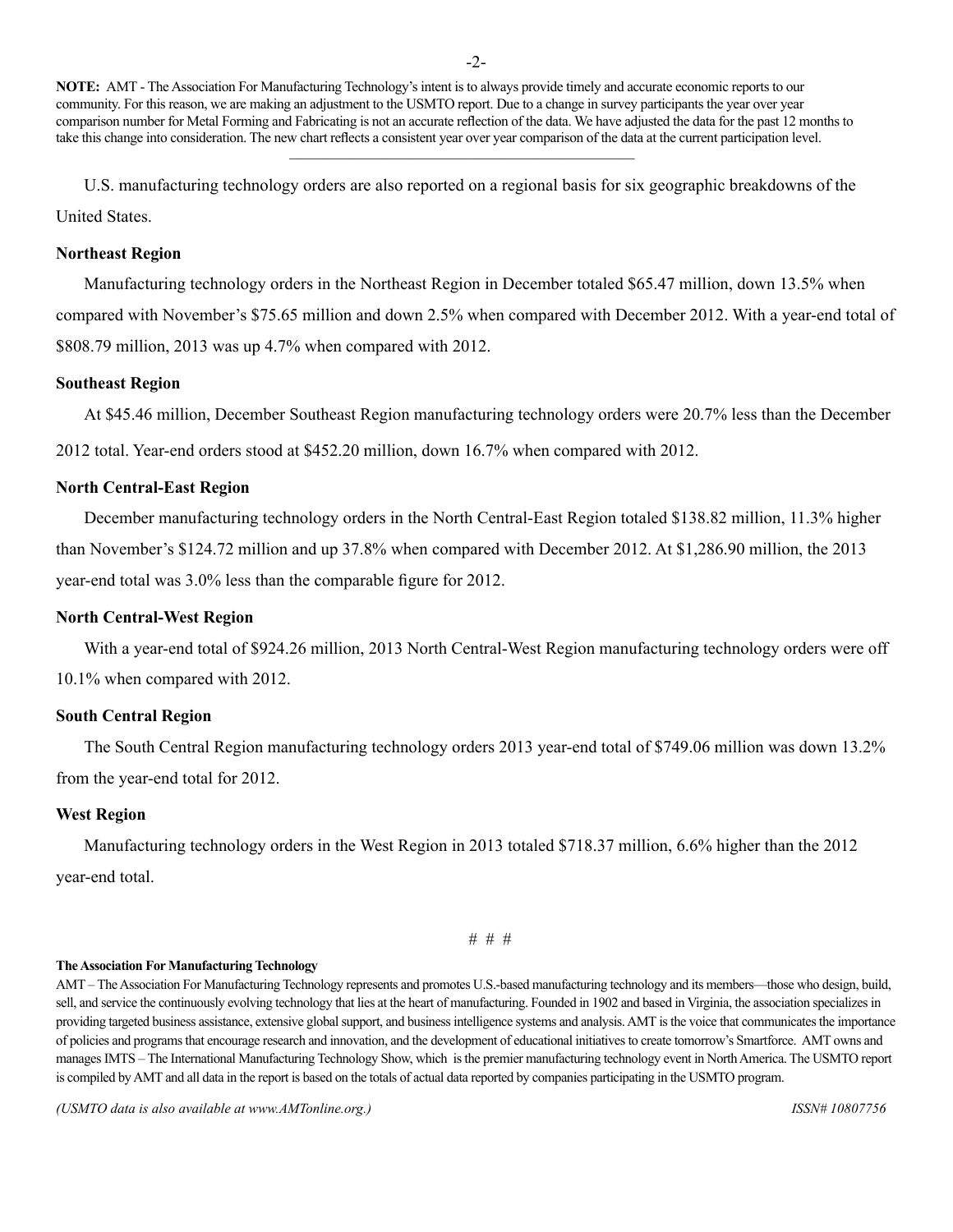

# Total U.S. Manufacturing Technology Orders **Total U.S. Manufacturing Technology Orders** Through December 2013 Through December 2013



spuesnoy<sub>1</sub> \$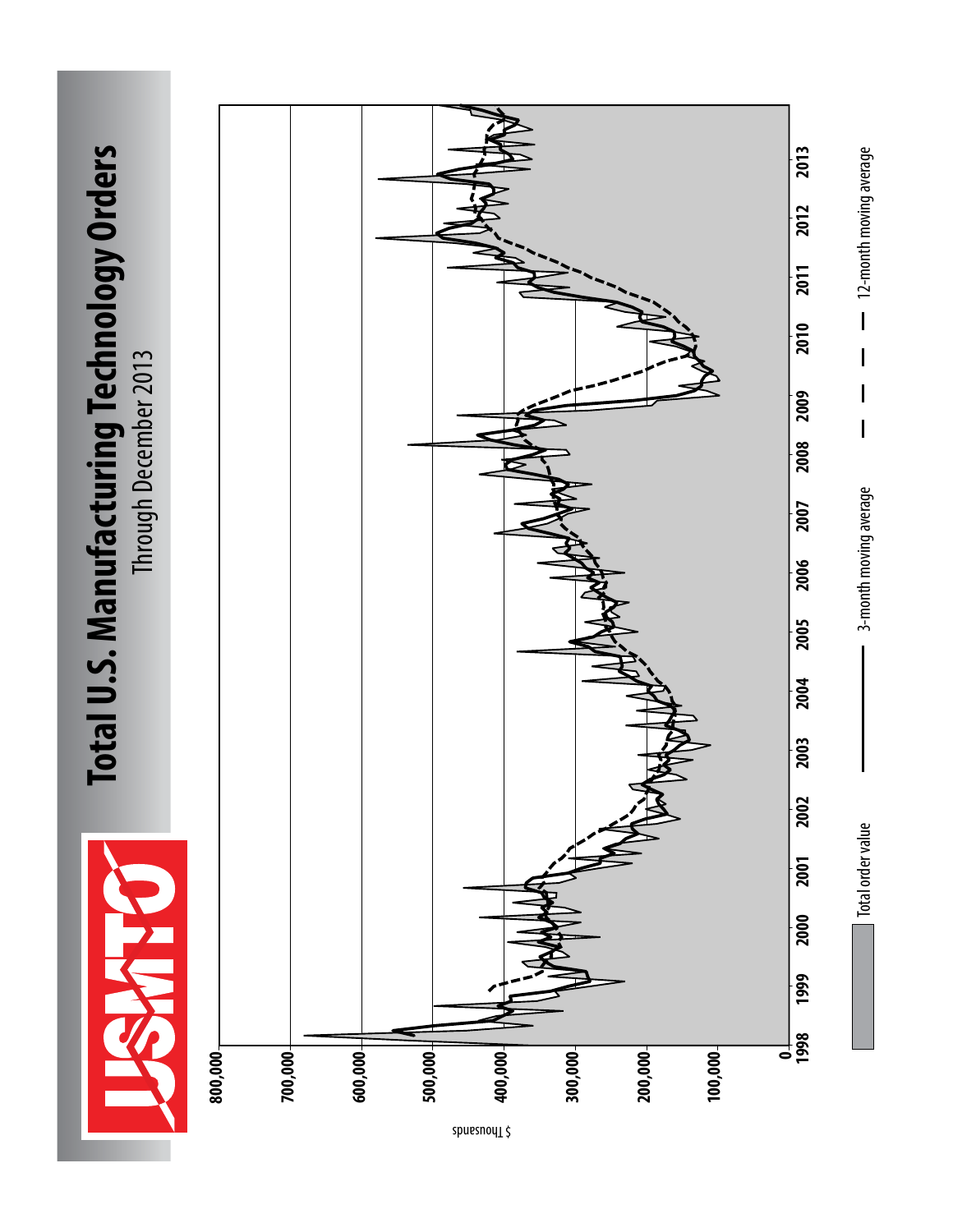

# **December 2013**

|                             | Dec 13 (P)   | <b>Previous</b><br><b>Month</b> | %<br>Change | <b>Year Ago</b><br><b>Month</b> | $\%$<br>Change | <b>YTD 13</b><br>(P) | <b>YTD 12</b><br>(R) | % Change<br><b>YTD</b> |
|-----------------------------|--------------|---------------------------------|-------------|---------------------------------|----------------|----------------------|----------------------|------------------------|
|                             |              |                                 |             |                                 |                |                      |                      |                        |
| National                    |              |                                 |             |                                 |                |                      |                      |                        |
| <b>Metal Cutting</b>        | 477.17       | 439.30                          | 8.6%        | 422.14                          | 13.0%          | 4,782.33             | 5,013.40             | $-4.6%$                |
| Metal Forming & Fabricating | 14.73        | 8.25                            | 78.4%       | 17.76                           | $-17.1%$       | 157.25               | 193.49               | $-18.7%$               |
| <b>Total</b>                | 491.89       | 447.55                          | 9.9%        | 439.90                          | 11.8%          | 4,939.58             | 5,206.89             | $-5.1%$                |
| Regional                    |              |                                 |             |                                 |                |                      |                      |                        |
| <b>Northeast</b>            |              |                                 |             |                                 |                |                      |                      |                        |
| <b>Metal Cutting</b>        | 62.61        | 74.52                           | $-16.0%$    | 64.88                           | $-3.5%$        | 782.86               | 751.76               | 4.1%                   |
| Metal Forming & Fabricating | 2.85         | 1.13                            | 151.9%      | 2.23                            | 27.8%          | 25.93                | 20.75                | 25.0%                  |
| <b>Total</b>                | 65.47        | 75.65                           | $-13.5%$    | 67.11                           | $-2.5%$        | 808.79               | 772.51               | 4.7%                   |
| <b>Southeast</b>            |              |                                 |             |                                 |                |                      |                      |                        |
| <b>Metal Cutting</b>        | 41.99        | 37.64                           | 11.6%       | 51.32                           | $-18.2%$       | 432.99               | 523.35               | $-17.3%$               |
| Metal Forming & Fabricating | 3.47         | D                               | D           | 5.99                            | $-42.1%$       | 19.21                | 19.22                | $-0.1%$                |
| <b>Total</b>                | 45.46        | D                               | D           | 57.31                           | $-20.7%$       | 452.20               | 542.58               | $-16.7%$               |
| <b>North Central-East</b>   |              |                                 |             |                                 |                |                      |                      |                        |
| <b>Metal Cutting</b>        | 133.52       | 121.32                          | 10.1%       | 94.07                           | 41.9%          | 1,227.56             | 1,232.65             | $-0.4%$                |
| Metal Forming & Fabricating | 5.30         | 3.40                            | 56.0%       | 6.67                            | $-20.5%$       | 59.34                | 94.44                | $-37.2%$               |
| <b>Total</b>                | 138.82       | 124.72                          | 11.3%       | 100.74                          | 37.8%          | 1,286.90             | 1,327.10             | $-3.0%$                |
| <b>North Central-West</b>   |              |                                 |             |                                 |                |                      |                      |                        |
| <b>Metal Cutting</b>        | 98.84        | 73.56                           | 34.4%       | 97.29                           | 1.6%           | 887.83               | 985.96               | $-10.0%$               |
| Metal Forming & Fabricating | D            | D                               | 94.8%       | 2.66                            | D              | 36.43                | 41.87                | $-13.0%$               |
| <b>Total</b>                | D            | D                               | 35.1%       | 99.95                           | D              | 924.26               | 1,027.83             | $-10.1%$               |
| <b>South Central</b>        |              |                                 |             |                                 |                |                      |                      |                        |
| <b>Metal Cutting</b>        | 73.14        | 65.84                           | 11.1%       | 57.74                           | 26.7%          | 739.13               | 852.89               | $-13.3%$               |
| Metal Forming & Fabricating | $\mathsf{D}$ | 0.29                            | D           | D                               | 463.0%         | 9.94                 | 10.35                | $-3.9%$                |
| <b>Total</b>                | D            | 66.13                           | D           | D                               | 28.1%          | 749.06               | 863.23               | $-13.2%$               |
| <b>West</b>                 |              |                                 |             |                                 |                |                      |                      |                        |
| <b>Metal Cutting</b>        | 67.06        | 66.43                           | 1.0%        | 56.84                           | 18.0%          | 711.96               | 666.79               | 6.8%                   |
| Metal Forming & Fabricating | D            | D                               | $-28.2%$    | D                               | $\pmb{\times}$ | 6.41                 | 6.85                 | $-6.4%$                |
| <b>Total</b>                | D            | D                               | 0.8%        | D                               | 18.5%          | 718.37               | 673.65               | 6.6%                   |





**\$ = millions of dollars** 

**P – preliminary**

**R – revised**

**\* – percent change greater than 1,000%**

**Totals may not match due to rounding**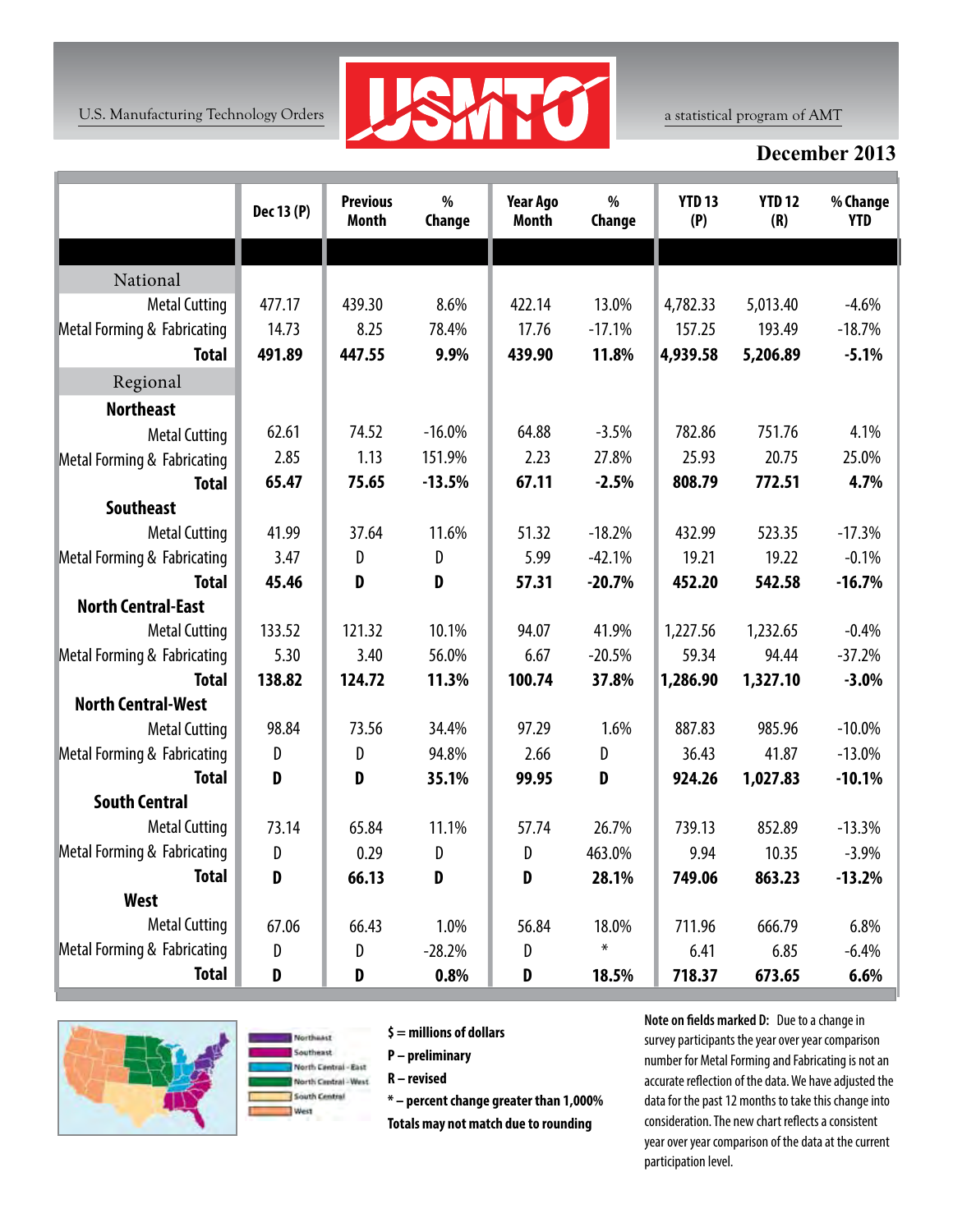

# *Net New Orders for U.S. Consumption*

**December 2013**

### **Total National Orders (Thousands of Dollars)**

|      |             | <b>TOTAL ORDERS</b> |           | <b>METAL CUTTING</b><br><b>MACHINES</b> |           | <b>METAL FORMING &amp;</b><br><b>FABRICATING MACHINES</b> |          |
|------|-------------|---------------------|-----------|-----------------------------------------|-----------|-----------------------------------------------------------|----------|
|      | <b>DATE</b> | Units               | Value     | Units                                   | Value     | <b>Units</b>                                              | Value    |
| 2012 | <b>DEC</b>  | 2,368               | \$439,901 | 2,295                                   | \$422,142 | 73                                                        | \$17,759 |
| 2013 | JAN         | 2,014               | \$360,305 | 1,954                                   | \$339,725 | 60                                                        | \$20,580 |
| 2013 | <b>FEB</b>  | 2,094               | \$377,824 | 2,014                                   | \$359,701 | 80                                                        | \$18,123 |
| 2013 | <b>MAR</b>  | 2,283               | \$479,037 | 2,220                                   | \$469,128 | 63                                                        | \$9,909  |
| 2013 | APR         | 1,992               | \$356,521 | 1,924                                   | \$342,962 | 68                                                        | \$13,559 |
| 2013 | MAY         | 2,306               | \$426,402 | 2,232                                   | \$414,180 | 74                                                        | \$12,222 |
| 2013 | JUN         | 2,228               | \$414,263 | 2,149                                   | \$402,500 | 79                                                        | \$11,763 |
| 2013 | JUL         | 2,064               | \$359,699 | 1,982                                   | \$347,928 | 82                                                        | \$11,771 |
| 2013 | AUG         | 2,206               | \$379,262 | 2,136                                   | \$367,130 | 70                                                        | \$12,131 |
| 2013 | <b>SEP</b>  | 2,289               | \$401,185 | 2,223                                   | \$393,427 | 66                                                        | \$7,757  |
| 2013 | 0CT         | 2,724               | \$445,638 | 2,624                                   | \$429,180 | 100                                                       | \$16,458 |
| 2013 | <b>NOV</b>  | 2,442               | \$447,551 | 2,373                                   | \$439,296 | 69                                                        | \$8,255  |
| 2013 | <b>DEC</b>  | 2,677               | \$491,893 | 2,611                                   | \$477,168 | 66                                                        | \$14,725 |
|      | Average     | 2,284               | \$413,806 | 2,211                                   | \$400,344 | 73                                                        | \$13,462 |

# **REGIONAL**

# **Northeast Region (Thousands of Dollars)**

|      | <b>DATE</b> | Units | <b>TOTAL ORDERS</b><br>Value | Units | <b>METAL CUTTING</b><br><b>MACHINES</b><br>Value | Units | <b>METAL FORMING &amp;</b><br><b>FABRICATING MACHINES</b><br>Value |
|------|-------------|-------|------------------------------|-------|--------------------------------------------------|-------|--------------------------------------------------------------------|
| 2012 | <b>DEC</b>  | 397   | \$67,113                     | 383   | \$64,880                                         | 14    | \$2,233                                                            |
| 2013 | JAN         | 320   | D                            | 314   | \$48,276                                         | 6     | D                                                                  |
| 2013 | <b>FEB</b>  | 335   | \$56,054                     | 324   | \$54,370                                         | 11    | \$1,684                                                            |
| 2013 | <b>MAR</b>  | 380   | D                            | 371   | \$67,736                                         | 9     | D                                                                  |
| 2013 | <b>APR</b>  | 351   | \$70,117                     | 330   | \$66,656                                         | 21    | \$3,462                                                            |
| 2013 | MAY         | 429   | \$83,839                     | 411   | \$79,533                                         | 18    | \$4,307                                                            |
| 2013 | JUN         | 399   | \$66,190                     | 387   | \$65,182                                         | 12    | \$1,008                                                            |
| 2013 | jul         | 371   | \$76,227                     | 360   | \$73,357                                         | 11    | \$2,870                                                            |
| 2013 | AUG         | 363   | \$61,693                     | 352   | \$60,661                                         | 11    | \$1,031                                                            |
| 2013 | <b>SEP</b>  | 372   | \$62,173                     | 362   | \$60,248                                         | 10    | \$1,925                                                            |
| 2013 | 0CT         | 521   | \$73,613                     | 505   | \$69,706                                         | 16    | \$3,907                                                            |
| 2013 | <b>NOV</b>  | 433   | \$75,651                     | 421   | \$74,519                                         | 12    | \$1,133                                                            |
| 2013 | <b>DEC</b>  | 394   | \$65,468                     | 381   | \$62,614                                         | 13    | \$2,854                                                            |
|      | Average     | 390   | \$67,377                     | 377   | \$65,211                                         | 13    | \$2,166                                                            |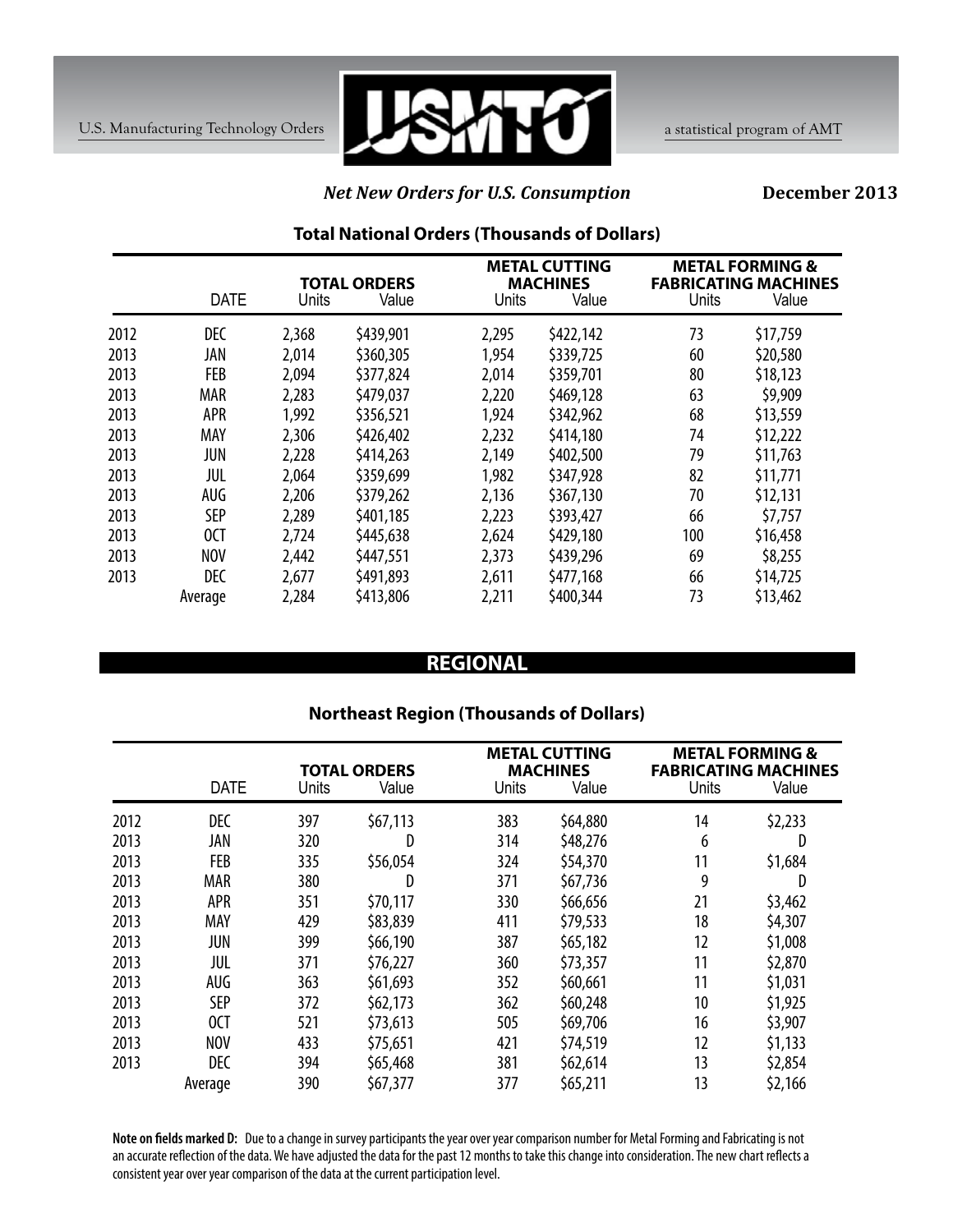

### *Net New Orders for U.S. Consumption*

**December 2013**

|      |             |       |                              |       | <b>METAL CUTTING</b>     |                 | <b>METAL FORMING &amp;</b>           |
|------|-------------|-------|------------------------------|-------|--------------------------|-----------------|--------------------------------------|
|      | <b>DATE</b> | Units | <b>TOTAL ORDERS</b><br>Value | Units | <b>MACHINES</b><br>Value | Units           | <b>FABRICATING MACHINES</b><br>Value |
| 2012 | <b>DEC</b>  | 284   | \$57,310                     | 276   | \$51,319                 | 8               | \$5,991                              |
| 2013 | JAN         | 206   | \$34,296                     | 198   | \$30,650                 | 8               | \$3,646                              |
| 2013 | <b>FEB</b>  | 191   | \$26,735                     | 179   | \$24,779                 | 12              | \$1,956                              |
| 2013 | <b>MAR</b>  | 234   | D                            | 231   | \$34,399                 | 3               | D                                    |
| 2013 | <b>APR</b>  | 231   | D                            | 225   | \$32,395                 | 6               | D                                    |
| 2013 | MAY         | 301   | D                            | 293   | \$40,080                 | 8               | D                                    |
| 2013 | JUN         | 224   | \$44,676                     | 214   | \$43,224                 | 10 <sup>°</sup> | \$1,451                              |
| 2013 | JUL         | 208   | D                            | 200   | \$34,184                 | 8               | D                                    |
| 2013 | AUG         | 211   |                              | 205   | \$34,576                 | 6               | D                                    |
| 2013 | <b>SEP</b>  | 280   | \$39,604                     | 267   | \$38,481                 | 13              | \$1,124                              |
| 2013 | 0CT         | 286   |                              | 280   | \$40,596                 | 6               | D                                    |
| 2013 | <b>NOV</b>  | 242   |                              | 235   | \$37,635                 |                 | D                                    |
| 2013 | <b>DEC</b>  | 278   | \$45,456                     | 271   | \$41,989                 |                 | \$3,467                              |
|      | Average     | 244   | \$39,193                     | 236   | \$37,255                 | 8               | \$1,938                              |

# **Southeast Region (Thousands of Dollars)**

# **North Central-East Region (Thousands of Dollars)**

|      |             |       | <b>TOTAL ORDERS</b> |              | <b>METAL CUTTING</b><br><b>MACHINES</b> | <b>METAL FORMING &amp;</b><br><b>FABRICATING MACHINES</b> |          |
|------|-------------|-------|---------------------|--------------|-----------------------------------------|-----------------------------------------------------------|----------|
|      | <b>DATE</b> | Units | Value               | <b>Units</b> | Value                                   | Units                                                     | Value    |
|      |             |       |                     |              |                                         |                                                           |          |
| 2012 | <b>DEC</b>  | 472   | \$100,737           | 450          | \$94,066                                | 22                                                        | \$6,671  |
| 2013 | JAN         | 486   | \$102,625           | 464          | \$88,661                                | 22                                                        | \$13,964 |
| 2013 | <b>FEB</b>  | 554   | \$109,707           | 535          | \$99,913                                | 19                                                        | \$9,794  |
| 2013 | <b>MAR</b>  | 530   | \$140,902           | 511          | \$138,105                               | 19                                                        | \$2,798  |
| 2013 | APR         | 393   | \$67,532            | 375          | \$65,169                                | 18                                                        | \$2,363  |
| 2013 | MAY         | 487   | \$98,297            | 475          | \$96,490                                | 12                                                        | \$1,807  |
| 2013 | JUN         | 574   | \$111,001           | 543          | \$105,679                               | 31                                                        | \$5,322  |
| 2013 | JUL         | 478   | \$82,794            | 452          | \$79,921                                | 26                                                        | \$2,873  |
| 2013 | AUG         | 579   | \$98,829            | 557          | \$93,933                                | 22                                                        | \$4,895  |
| 2013 | <b>SEP</b>  | 573   | \$105,349           | 554          | \$103,688                               | 19                                                        | \$1,661  |
| 2013 | 0CT         | 538   | \$106,326           | 512          | \$101,166                               | 26                                                        | \$5,160  |
| 2013 | <b>NOV</b>  | 602   | \$124,716           | 582          | \$121,317                               | 20                                                        | \$3,399  |
| 2013 | <b>DEC</b>  | 664   | \$138,823           | 644          | \$133,522                               | 20                                                        | \$5,301  |
|      | Average     | 533   | \$106,741           | 512          | \$101,664                               | 21                                                        | \$5,077  |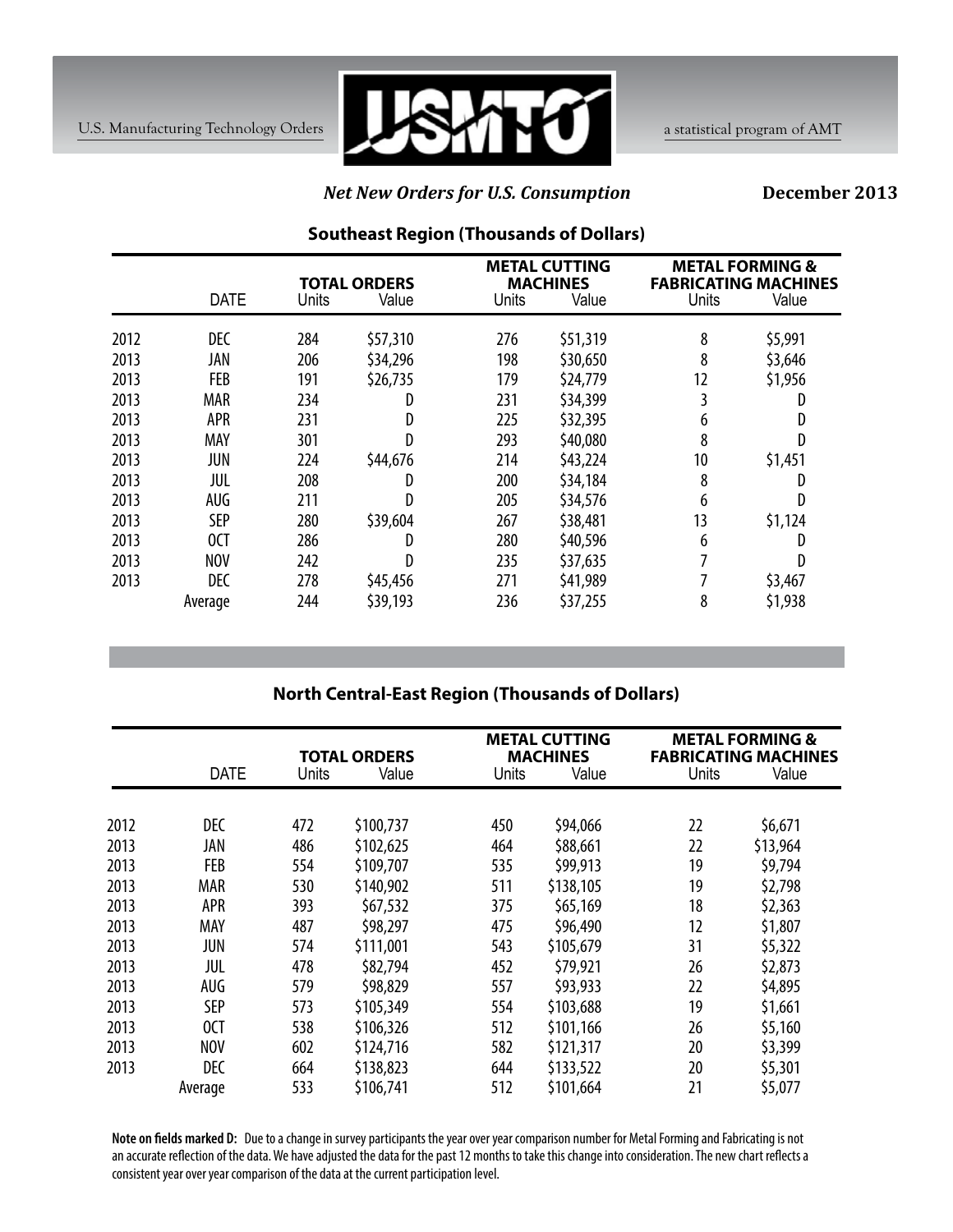

## *Net New Orders for U.S. Consumption*

**December 2013**

# **North Central-West Region (Thousands of Dollars)**

|      |            | <b>TOTAL ORDERS</b><br><b>DATE</b><br>Units<br>Value |          | Units | <b>METAL CUTTING</b><br><b>MACHINES</b><br>Value |    | <b>METAL FORMING &amp;</b><br><b>FABRICATING MACHINES</b><br><b>Units</b><br>Value |  |
|------|------------|------------------------------------------------------|----------|-------|--------------------------------------------------|----|------------------------------------------------------------------------------------|--|
|      |            |                                                      |          |       |                                                  |    |                                                                                    |  |
| 2012 | DEC        | 486                                                  | \$99,954 | 466   | \$97,291                                         | 20 | \$2,663                                                                            |  |
| 2013 | JAN        | 410                                                  | \$68,140 | 393   | \$66,552                                         | 17 | \$1,587                                                                            |  |
| 2013 | <b>FEB</b> | 393                                                  | \$75,275 | 369   | \$71,363                                         | 24 | \$3,912                                                                            |  |
| 2013 | <b>MAR</b> | 455                                                  | \$94,178 | 432   | \$89,680                                         | 23 | \$4,498                                                                            |  |
| 2013 | <b>APR</b> | 366                                                  | \$67,072 | 348   | \$60,120                                         | 18 | \$6,953                                                                            |  |
| 2013 | <b>MAY</b> | 401                                                  | \$73,760 | 383   | \$71,373                                         | 18 | \$2,387                                                                            |  |
| 2013 | JUN        | 388                                                  | \$76,356 | 372   | \$74,550                                         | 16 | \$1,806                                                                            |  |
| 2013 | JUL        | 360                                                  | \$57,860 | 342   | \$56,241                                         | 18 | \$1,618                                                                            |  |
| 2013 | AUG        | 418                                                  | \$70,120 | 398   | \$66,362                                         | 20 | \$3,758                                                                            |  |
| 2013 | <b>SEP</b> | 429                                                  | \$73,846 | 418   | \$72,152                                         | 11 | \$1,694                                                                            |  |
| 2013 | 0CT        | 539                                                  | \$92,662 | 510   | \$87,039                                         | 29 | \$5,623                                                                            |  |
| 2013 | <b>NOV</b> | 432                                                  | D        | 417   | \$73,555                                         | 15 | D                                                                                  |  |
| 2013 | <b>DEC</b> | 513                                                  | D        | 498   | \$98,841                                         | 15 | D                                                                                  |  |
|      | Average    | 430                                                  | \$78,786 | 411   | \$75,779                                         | 19 | \$3,007                                                                            |  |

# **South Central Region (Thousands of Dollars)**

|      |             | <b>TOTAL ORDERS</b> |          |       | <b>METAL CUTTING</b><br><b>MACHINES</b> |       | <b>METAL FORMING &amp;</b><br><b>FABRICATING MACHINES</b> |
|------|-------------|---------------------|----------|-------|-----------------------------------------|-------|-----------------------------------------------------------|
|      | <b>DATE</b> | Units               | Value    | Units | Value                                   | Units | Value                                                     |
|      |             |                     |          |       |                                         |       |                                                           |
| 2012 | <b>DEC</b>  | 336                 | D        | 330   | \$57,744                                | 6     | D                                                         |
| 2013 | JAN         | 296                 | D        | 293   | \$67,710                                | 3     | D                                                         |
| 2013 | <b>FEB</b>  | 303                 | D        | 291   | \$57,030                                | 12    | D                                                         |
| 2013 | <b>MAR</b>  | 285                 | D        | 281   | \$63,689                                | 4     | D                                                         |
| 2013 | APR         | 292                 | D        | 291   | \$58,547                                |       | D                                                         |
| 2013 | MAY         | 301                 | D        | 293   | \$61,693                                | 8     | D                                                         |
| 2013 | JUN         | 279                 | \$61,608 | 273   | \$60,275                                | 6     | \$1,333                                                   |
| 2013 | JUL         | 328                 | \$60,849 | 315   | \$58,018                                | 13    | \$2,831                                                   |
| 2013 | AUG         | 289                 | \$54,186 | 284   | \$53,997                                | 5     | \$189                                                     |
| 2013 | <b>SEP</b>  | 286                 | \$61,033 | 281   | \$60,288                                | 5     | \$745                                                     |
| 2013 | 0CT         | 344                 | \$59,925 | 331   | \$58,890                                | 13    | \$1,035                                                   |
| 2013 | <b>NOV</b>  | 321                 | \$66,129 | 309   | \$65,844                                | 12    | \$286                                                     |
| 2013 | <b>DEC</b>  | 367                 | D        | 361   | \$73,144                                | 6     | D                                                         |
|      | Average     | 310                 | \$62,077 | 303   | \$61,298                                |       | \$779                                                     |